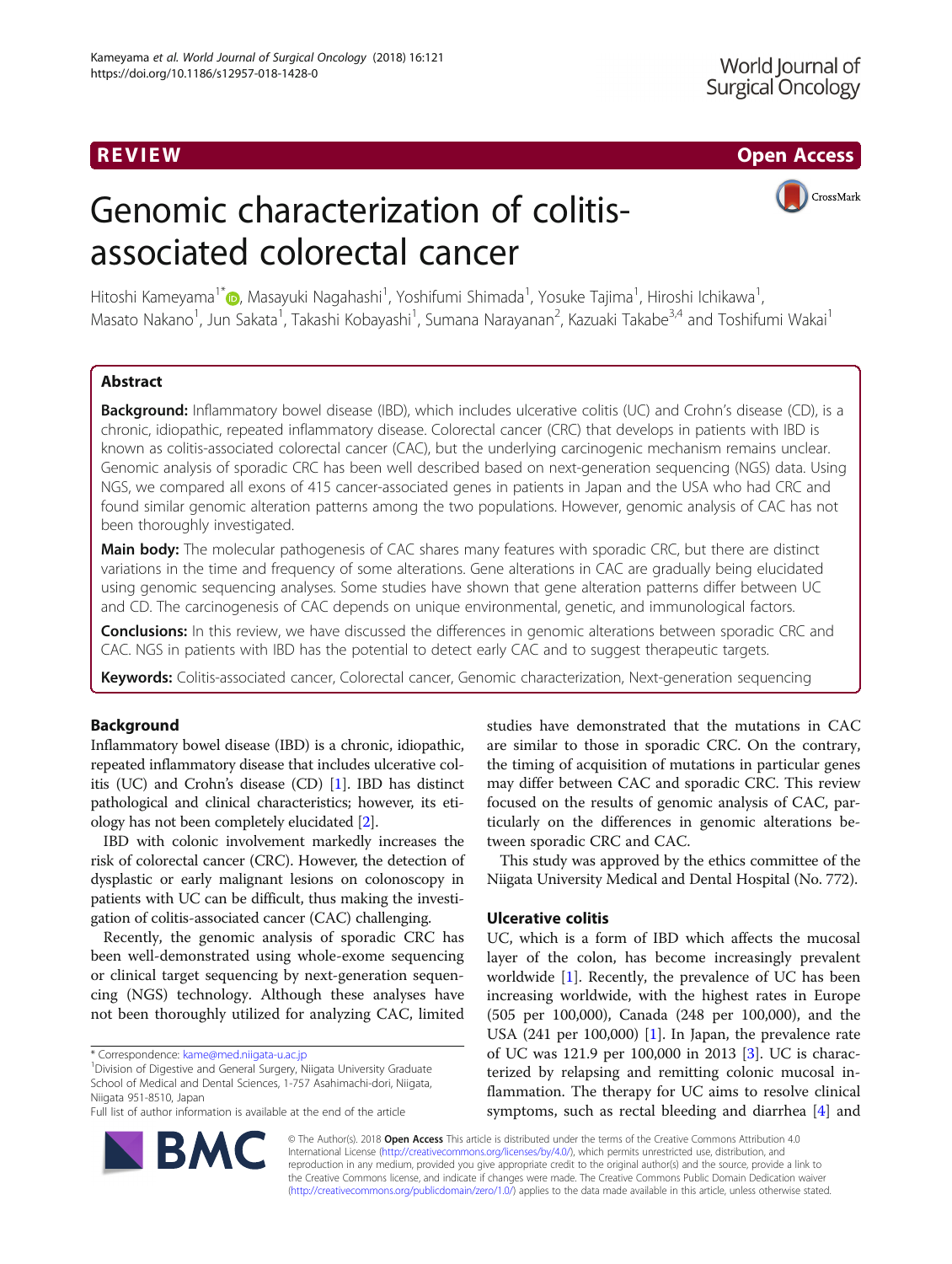to induce and maintain endoscopically confirmed remission, with the long-term goal of preventing disability and CAC [[1\]](#page-4-0).

# Crohn's disease

CD is an inflammatory disease that affects the entire digestive tract from the mouth to the anus [[5\]](#page-4-0). Its pathogenesis is not completely understood, but it is thought to develop due to environmental triggers in genetically susceptible patients  $[6]$  $[6]$ . The incidence of CD is also increasing worldwide. Kalla et al. reported that the incidence of CD was 29.3 per 100,000 in Australia, 20.2 per 100,000 in Canada, and 10.6 per 100,000 in northern Europe [[6\]](#page-4-0). In Japan, the number of patients with CD has markedly increased. The prevalence rate in Japan was 2.9 per 100,000 in 1986 and increased to 13.5 per 100,000 by 1998 [\[7](#page-4-0)]. Patients with active CD often have poor quality of life which is secondary to abdominal pain, bowel obstruction, and fistula. Therapeutic agents for CD aim to treat or prevent these complications. Therefore, it is very important to ensure the best outcomes using a multidisciplinary approach toward treatment [[6\]](#page-4-0).

## Epidemiology of colitis-associated cancer

CAC was first recognized as a complication of UC by Crohn and Rosenberg in 1925 [[8,](#page-4-0) [9\]](#page-5-0), with malignancy developing in the colon or rectum in areas with active inflammation. It is listed as the cause of death in 10– 15% of all patients with IBD [[10](#page-5-0)–[13](#page-5-0)]. The main risk factors for CAC include onset of IBD in young age, family history of sporadic CRC, longer duration of IBD, greater extent of colitis, existence of primary sclerosing cholangitis, increased severity of colitis, pseudopolyps, and dysplasia [[14](#page-5-0)], whereas protective factors include use of folic acid, ursodeoxycholic acid, and 5-ASA, total proctocolectomy, and compliance with CRC surveillance (Table 1). The potential risk of CAC in sufferers with

Table 1 Risk and protective factors for CAC patients

| Risk factors                   | Protective factors               |
|--------------------------------|----------------------------------|
| Young age onset                | Folic acid use                   |
| Family history of sporadic CRC | UDCA use (in patients with PSC)  |
| Long duration of IBD           | 5-ASA treatment                  |
| Increased extent of colitis    | Colectomy                        |
| <b>PSC</b>                     | Compliance with CRC surveillance |
| Severity of colitis            |                                  |
| Pseudopolyps                   |                                  |
| Dysplasia in UC                |                                  |

CAC colitis-associated cancer, CRC colorectal cancer, UDCA ursodeoxycholic acid, IBD inflammatory bowel disease, 5-ASA 5-aminosalicylic acid, PSC primary sclerosing cholangitis, UC ulcerative colitis

IBD is 1.5–2 times greater than that in the general population [[14](#page-5-0)–[16\]](#page-5-0).

CAC in patients with UC only accounts for 1% of all CRC cases [\[10](#page-5-0)]. However, it is a serious sequela of the disease and accounts for one sixth of all deaths in patients with UC [\[17](#page-5-0)]. There is a consensus that the risk of UC-associated cancer is highest in patients with extensive disease for a long duration [\[9](#page-5-0)]. Teenagers with pancolitis have a lifetime risk of CRC that exceeds 15% [\[14](#page-5-0)]. Fumery et al. reported that, in patients with UC with low-grade dysplasia, the pooled annual incidence of CRC was 0.8% and that of advanced neoplasia was 1.8% [[18\]](#page-5-0). The high-risk features associated with dysplasia progressing to CAC in patients with UC include concomitant primary sclerosing cholangitis (odds ratio, 3.4; 95% confidence interval, 1.5–7.8), distal location (2.0; 1.1–3.7), and multifocal dysplasia (3.5; 1.5–8.5) [\[14](#page-5-0)]. Advanced-stage CAC in Japanese patients with UC has a worse prognosis than that of sporadic CRC. However, no difference was found in survival when CAC is at an early stage [[19\]](#page-5-0). In Japan, the proportion of patients with UC who underwent surgery for CAC increased from 13.8% in 2008 to 20% in 2013 [[20\]](#page-5-0).

The risk of CRC in CD was reported to be 1.7–2.4 times greater than in the general population  $[6, 14]$  $[6, 14]$  $[6, 14]$  $[6, 14]$  $[6, 14]$ . Moreover, there exists a high risk of small intestine cancer in patients with CD [[6\]](#page-4-0). In Japan, the incidence of CD-associated cancer has been on the rise, and the commonest site of occurrence is anorectal lesion. Sasaki et al. reported that the 5-year survival rate for CD-associated cancer was only 46.2%, compared with 89% in UC-associated cancer because of delayed diagnosis in patients with CD [[21](#page-5-0)].

## Carcinogenesis

Carcinogenesis of CAC involves transition from low- to high-grade dysplasia and comprises various gene alterations [\[12](#page-5-0)]. The molecular pathogenesis of CAC shares many features with sporadic CRC, but there are differences in the time and frequency of some alterations in the dysplasia–carcinoma sequence  $[14]$  $[14]$  $[14]$  (Fig. [1](#page-2-0)). As an illustration, the decline of the adenomatous polyposis coli gene takes place at the beginning with the development of sporadic CRC, although it is generally a delated event within the progression of UC-associated cancer. In addition, p53 mutations appear as important early events in CAC, even prior to the development of dysplasia, yet they occur late in the progression of sporadic CRC [\[22](#page-5-0)]. The loss of heterozygosity of p53 is correlated with malignant progression in UC. In a study by Burmer et al., it was detected in 6% of biopsy samples without dysplasia, 33% with low-grade dysplasia, 63% with high-grade dysplasia, and 85% with adenocarcinoma [\[23\]](#page-5-0). Furthermore, p53 mutations were found in areas of mucosal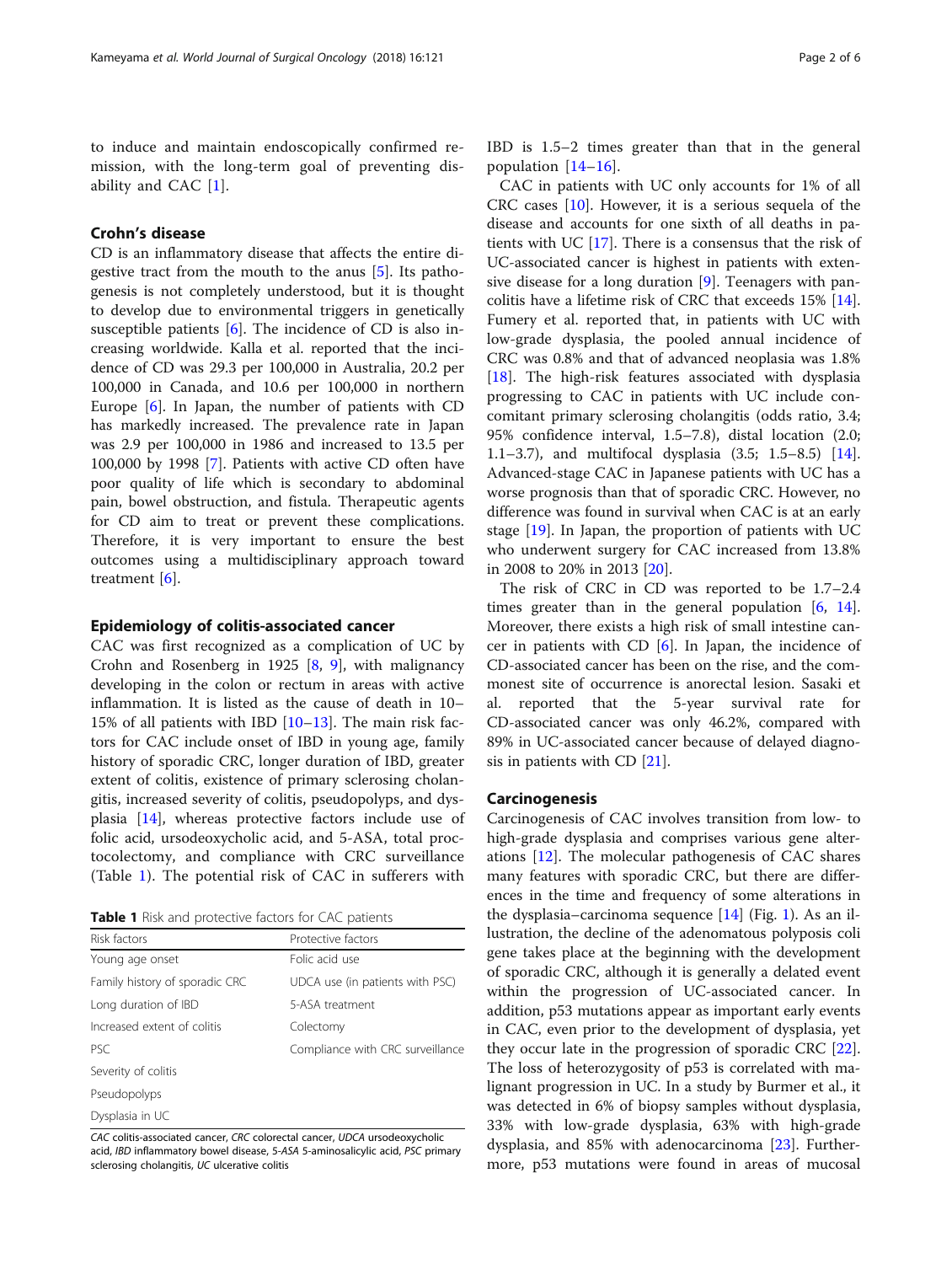<span id="page-2-0"></span>

inflammation, indicating that chronic inflammation may be mutagenic [[24](#page-5-0)]. On the other hand, the reported rate and timing of microsatellite instability (MSI) are similar in CAC and sporadic CRC [[25](#page-5-0), [26](#page-5-0)].

In IBD, the pathogenesis of CAC is related to chronic inflammatory changes with subsequent genetic alterations via mechanisms, such as the production of mucosal inflammatory mediators, oxidative stress, and changes in immune receptor expression on epithelial cells [[12\]](#page-5-0). Moreover, it has been demonstrated in animal models that inflammatory mediators, such as IL-6, NF-κβ, and Stat3, play important roles in the progression of CAC [\[27\]](#page-5-0). Interestingly, a bioactive lipid mediator sphingosine-1-phosphate plays a pivotal role in the progression of CAC in a mouse model [[28\]](#page-5-0). Further investigation is required to examine the roles of these mediators in human patients with CAC.

In UC, the colonic epithelium undergoes recurrent cycles of inflammation and tissue repair, resulting in the accumulation of reactive oxidative species which can cause further epithelial damage and lead to dysplasia [[29\]](#page-5-0). The release of proinflammatory cytokines including NF-κβ is also a well-known mechanism [[25](#page-5-0)]. The histopathogenesis of UC-associated CRC involves a step-wise progression from inflamed and hyperplastic epithelia to flat dysplasia and finally to adenocarcinoma [[30\]](#page-5-0).

Carcinogenesis of cancers associated with CD remains unclear compared with that of UC [\[31\]](#page-5-0). In CD, dysplasia occurs more often in areas close to other primary tumors [[22](#page-5-0)]. Sigel et al. found that dysplasia was found adjacent to a carcinoma in 87% of cases and distant in 41% of cases [\[32](#page-5-0)]. Moreover, NF-κβ is thought to be associated with the pathogenic mechanism of CD [[33](#page-5-0)].

## Genomic alterations in sporadic colorectal cancer

CRC is the third most common cancer worldwide [\[34](#page-5-0)]. In the USA, it is the second most common cause of cancer-related deaths [[35](#page-5-0)]. Also, in Japan, the incidence of CRC has increased dramatically in the last decade. CRC is the leading cause of death in females, and the third leading cause of death in males among malignant neoplasms [[19\]](#page-5-0). The well-known risk factors for CRC include male sex, older age, personal history of CRC, high body mass index, and lower activity [\[14](#page-5-0)]. Sporadic CRC typically develops from a premalignant adenoma through mutations in genes, such as APC, KRAS, DCC, and TP53 (Fig. 1). The Cancer Genome Atlas (TCGA) Network reported the results of whole-genome sequencing for 224 patients with CRC, with 16% found to be hypermutated [\[36](#page-5-0)] and 84% to be non-hypermutated. Excluding the hypermutated cancers, 24 genes were significantly mutated, of which the eight most frequently reported were APC, TP53, KRAS, PIK3CA, FBXW7, SMAD4, TCF7L2, and NRAS. Other altered pathways in CRC may include mutations in the PI3K and RAS-MAPK pathways, deregulation of TGF-β signaling, and changes in WNT signaling pathway, which occurred in 93% of all tumors [[36\]](#page-5-0). TCGA data showed that non-hypermutated CRCs cannot be distinguished at the genomic level; on the other hand, right-sided CRCs were more likely to be hypermethylated than those of CRCs at other sites.

# Genomic alterations in Japanese patients with colorectal cancer

Although ethnic and geographical differences may exist in the genomic alterations in CRC, most genomic data has been obtained from western countries, with data lacking from Asian countries. Recently, we investigated all exons of 415 cancer-associated genes, including major driver genes, in patients with CRC from Japan and the USA using NGS to compare the western and Asian populations [[37\]](#page-5-0). After data analysis, we correlated the mutation burden with DNA mismatch repair status, obtained clear genomic mutational signatures, and identified genomic alteration patterns in CRC patients in Japan and the USA, which were similar to whole-exome sequencing data by TCGA.

We found hypermutated tumors in 8% of Japanese patients with CRC and 2% of American patients with CRC, both of which are commonly correlated with DNA mismatch repair deficiency (MMR-D) evaluated by immunohistochemical staining of MMR proteins, such as MLH1, MSH2, MSH6, and PMS2 [\[37](#page-5-0)]. We also identified overall similarities in the detection of actionable oncogenic driver genes in Japanese and American patients with CRC. For instance, genomic changes in oncogenic pathways such as the cell cycle, RAS/RAF, PI3K,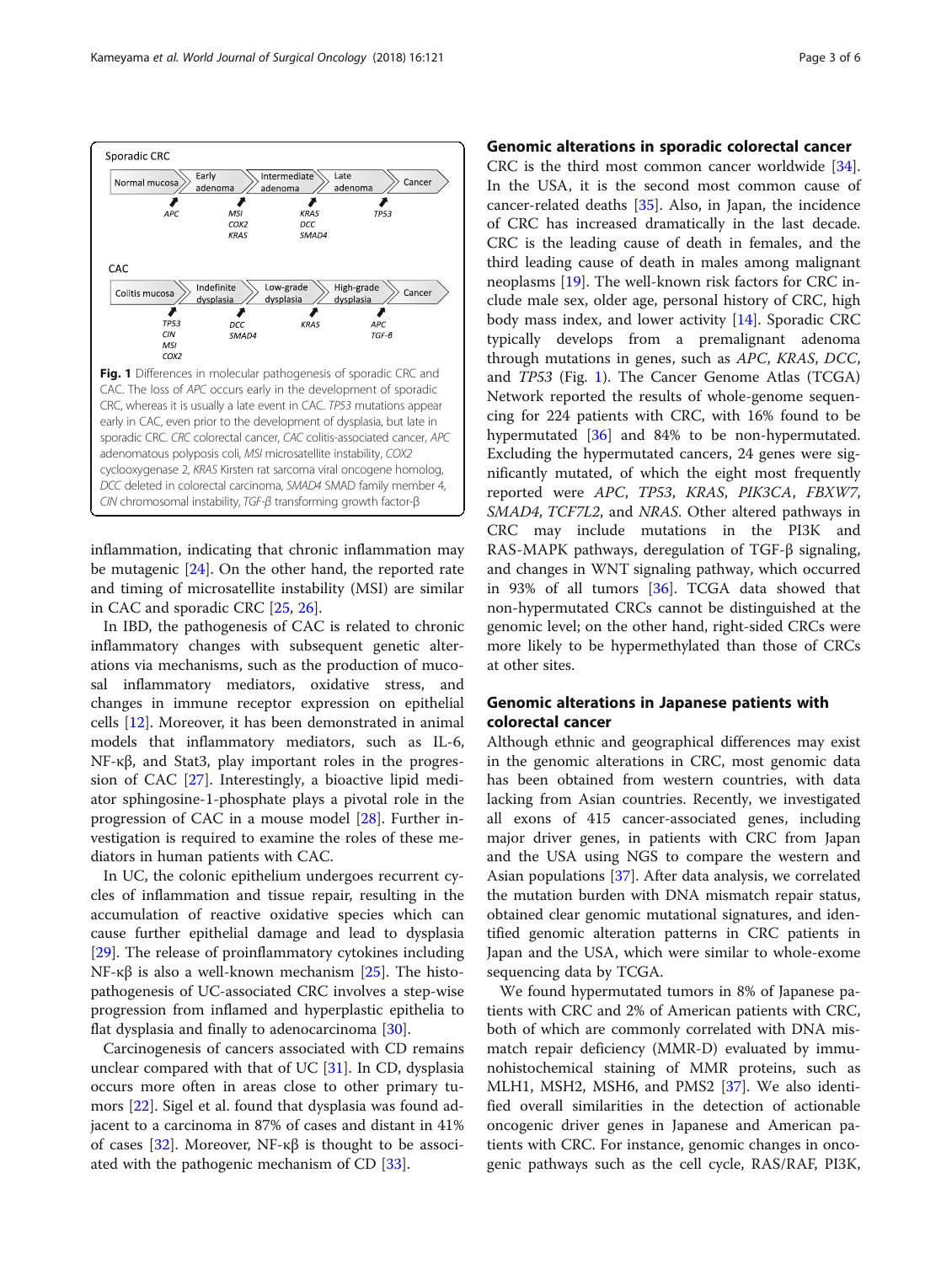<span id="page-3-0"></span>and WNT were identical in Japanese and American patients; however, there are some distinct differences between the two populations. We found significant differences in ERBB2, APC, TP53, CDKN2A, and NRAS mutations between Japanese and American patients, which may show epidemiological distinctions between the two populations.

We further compared our results with the data obtained from TCGA [[37\]](#page-5-0) and found a difference in the BRAF mutation patterns between the two studies. In the TCGA-CRC cohorts, BRAF mutations were predominantly seen in the V600E hotspot, which is often restricted to hypermutated tumors. TCGA data showed that in non-hypermutated tumors, the rate of BRAF mutations of right-sided tumors were also significantly higher than that of tumors at sites. In contrast, our results showed that both Japanese and American patients with CRC had many types of non-V600E mutations inside and outside the kinase domain, including D594G, a kinase-dead BRAF that can drive tumor development through interactions with CRAF. Furthermore, we showed that BRAF mutations were recognized in both right- and left-sided tumors [\[37](#page-5-0)].

# Genomic alterations in colitis-associated carcinoma

Several previous reports have described the histopathological and genetic features as well as the roles of immune response and cytokines in CAC compared with sporadic CRC [\[12](#page-5-0)]. Kinugasa demonstrated that patients with high-grade dysplasia and those with CAC have increased β-catenin transcriptional activity that may contribute to increased claudin CL1 expression [[2\]](#page-4-0). An association with MSI has been demonstrated in patients with UC, and the higher rate of MSI in long-standing UC is likely concerned with the genomic instability generated by chronic inflammatory stimulation [[12\]](#page-5-0). Robles et al. reported whole-exome sequencing data, using human CAC samples [\[38\]](#page-5-0). Components of the Rho pathway that are responsible for cell motility and cytoskeleton remodeling include genes such as RAC1, DOCK2, DOCK3, PREX2, and RADIL, which were found to be frequently mutated in CAC compared with sporadic CRC. EP300 and TRRAP, which are epigenetic regulators and chromatin modifiers, were found to be more frequently mutated in CAC than in sporadic CRC. ERBB2, 3, and 4 pathways were found to be upregulated/amplified more often in CAC, but the c-MYC pathway was equally expressed in CAC and sporadic CRC [\[39](#page-5-0)]. Robles et al. also noted that, despite CAC and sporadic CRC having similar missense mutations within the DNA-binding domain of p53, the identity and molecular distribution of single substitution mutations were different [\[38\]](#page-5-0). Specifically, in patients with CAC, there were no mutations at the R273 hotspot, and just one mutation was discovered at each of the R248, G245, and R175 hotspots, which are more commonly mutated in patients with sporadic CRC. Conversely, patients with CAC had more mutations in the R282, R158, H179, and R342 hotspots, which are rarely identified in patients with sporadic CRC. They showed that the Rho and Rac pathways were affected in 10 patients with UC-associated cancer but in only 3 with CD-associated cancer ( $p = 0.025$ ), indicating that these pathways may be preferentially activated in UC. WNT pathway genes were altered in almost all sporadic CRCs, most commonly APC [[38\]](#page-5-0). Conversely, a lower rate of APC inactivation and higher rate of SOX9 transcription factor inactivating mutation were seen in the CAC cohort [[38](#page-5-0)]. This

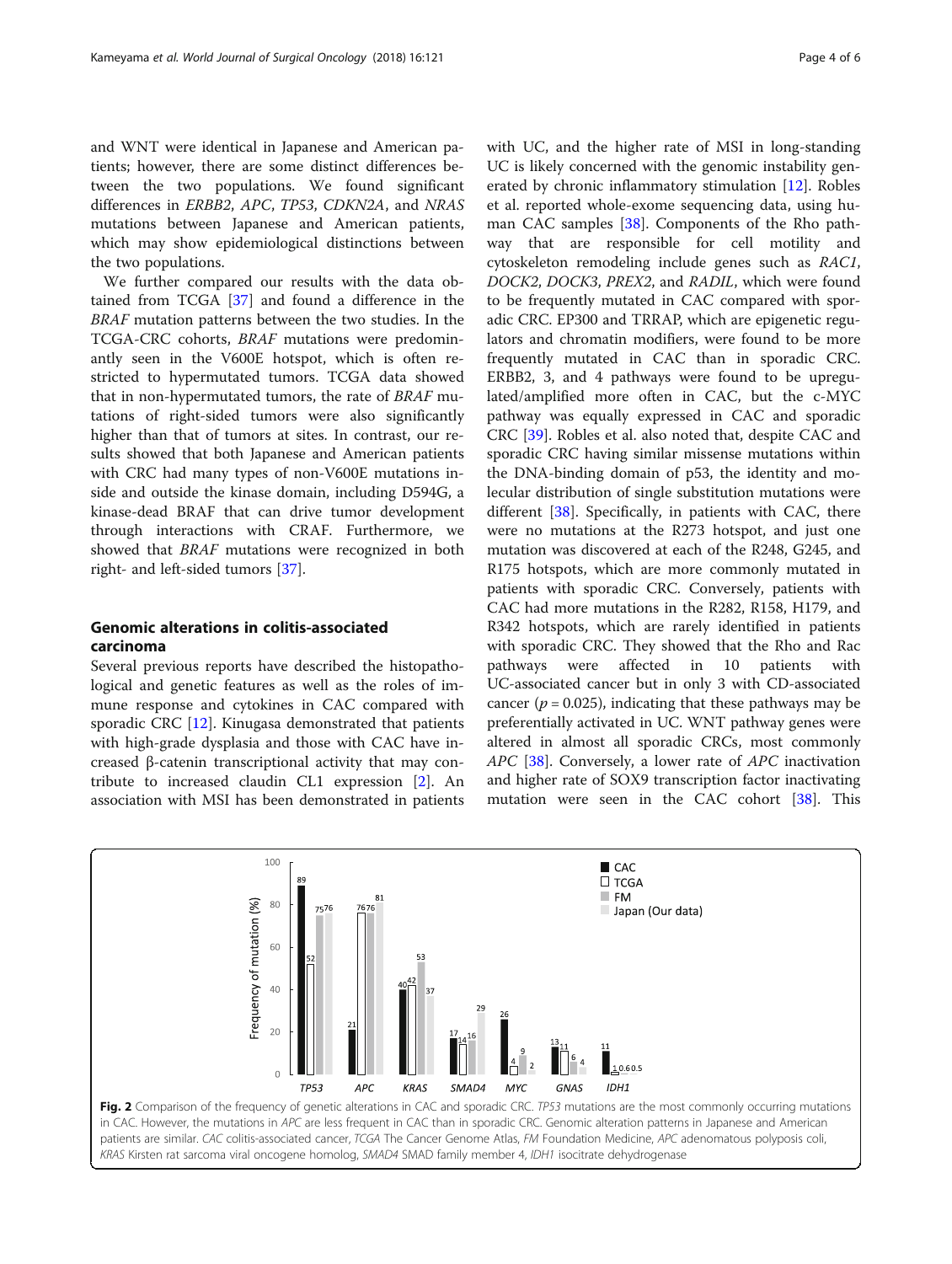<span id="page-4-0"></span>indicates that CAC has a unique molecular profile which differs inherently from sporadic CRC, potentially providing clues to the etiology of CAC [\[38\]](#page-5-0).

Yaeger analyzed genomic alterations in over 300 cancer-related genes in 47 CACs: 29 UC-associated and 18 CD-associated [[40\]](#page-5-0). Using NGS analysis, they found 6.2 genomic alterations per tumor. Also, they showed that genomic alterations in TP53, IDH1, and MYC were significantly more frequent and mutations in APC were less frequent than those reported in sporadic CRCs in TCGA database. The frequency of gene alterations in CAC were TP53 (89%), APC (21%), KRAS (40%), SMAD4 (17%), MYC (26%),  $GNAS$  (13%), and  $IDH$  (11%) (Fig. [2\)](#page-3-0). The activation of RTK/RAS signaling was common in CAC (UC, 57% and CD, 72%). WNT pathway components such as TGF-β and MYC were altered in approximately half of patients with CAC (UC, 41% and CD, 56%). IDH mutations in CAC were more common than in sporadic CRC. APC and IDH alterations were significantly more common in CD than in UC (Fig. 3). The specificity of IDH mutations in CD suggests its potential as a therapeutic target. The unique genetic mutations in CAC may also enable new diagnostic and screening tools to detect early CAC in patients with IBD [\[39\]](#page-5-0).

## Conclusions

IBD is associated with an increased risk of CRC in which the carcinogenesis of CAC depends on unique environmental, genetic, and immunologic factors compared with sporadic CRC  $[41]$  $[41]$ . Although genomic sequencing for patients with IBD using NGS technology



has not been thoroughly investigated, recent studies regarding CAC have suggested that there are several mutational differences between patients with sporadic CRC and those with CAC. Genomic sequencing for patients with IBD has the potential to identify specific genomic alterations in CAC which may lead to early detection and may identify potential molecular targets for the treatment of CAC.

#### Abbreviations

CAC: Colorectal cancer; CD: Crohn's disease; CRC: Colorectal cancer; IBD: Inflammatory bowel disease; MMR-D: Mismatch repair deficiency; MSI: Microsatellite instability; NGS: Next-generation sequencing; TCGA: The Cancer Genome Atlas; UC: Ulcerative colitis

#### Funding

This work was supported by JSPS KAKENHI Grant Number 17K10624. Denka Co., Ltd., Tokyo, Japan, financially supported this study.

#### Authors' contributions

HK and MN designed the research. YS, YT, HI, MN, JS, and TK analyzed the data. SN, KT, and TW wrote the revised paper. All the authors listed participated in the manuscript and have read and approved the final submission.

#### Ethics approval and consent to participate

Not applicable.

#### Consent for publication

Not applicable.

#### Competing interests

The authors declare that they have no competing interests.

## Publisher's Note

Springer Nature remains neutral with regard to jurisdictional claims in published maps and institutional affiliations.

#### Author details

<sup>1</sup> Division of Digestive and General Surgery, Niigata University Graduate School of Medical and Dental Sciences, 1-757 Asahimachi-dori, Niigata, Niigata 951-8510, Japan. <sup>2</sup>Department of Surgical Oncology, Roswell Park Cancer Center Institute, Buffalo, NY, USA. <sup>3</sup> Breast Surgery, Roswell Park Cancer Institute, Buffalo, NY, USA. <sup>4</sup>Department of Surgery, University at Buffalo Jacobs School of Medicine and Biomedical Sciences, The State University of New York, Buffalo, NY, USA.

### Received: 10 January 2018 Accepted: 25 June 2018 Published online: 02 July 2018

#### References

- 1. Ungaro R, Meandrous S, Allen PB, Peyrin-Biroulet L, Colombel JF. Ulcerative colitis. Lancet. 2017;389:1756–70.
- 2. Kinugasa T, Akagi Y. Status of colitis-associated cancer in ulcerative colitis. World J Gastrointest Oncol. 2016;8:351–7.
- 3. Ng WK, Wong SH, Ng SC. Changing epidemiological trends of inflammatory bowel disease in Asia. Intest Res. 2016;14:111–9.
- 4. Peyrin-Biroulet L, Sandborn W, Sands BE, Reinisch W, Bemelman W, Bryant RV, et al. Selecting therapeutic targets in inflammatory bowel disease (STRIDE): determining therapeutic goals for treat-to-target. Am J Gastroenterol. 2015;110:1324–38.
- 5. Baumgart DC, Sandborn WJ. Crohn's disease. Lancet. 2012;380:1590–605.
- 6. Kalla R, Ventham NT, Satsangi J, Arnott ID. Crohn's disease. BMJ. 2014;349: g6670.
- 7. Yao T, Matsui T, Hiwatashi N. Crohn's disease in Japan: diagnostic criteria and epidemiology. Dis Colon Rectum. 2000;43:S85–93.
- 8. Crohn B, Rosenberg H. The sigmoidoscopic picture of chronic ulcerative colitis (non-specific). Am J Med Sci. 1925;170:220–8.